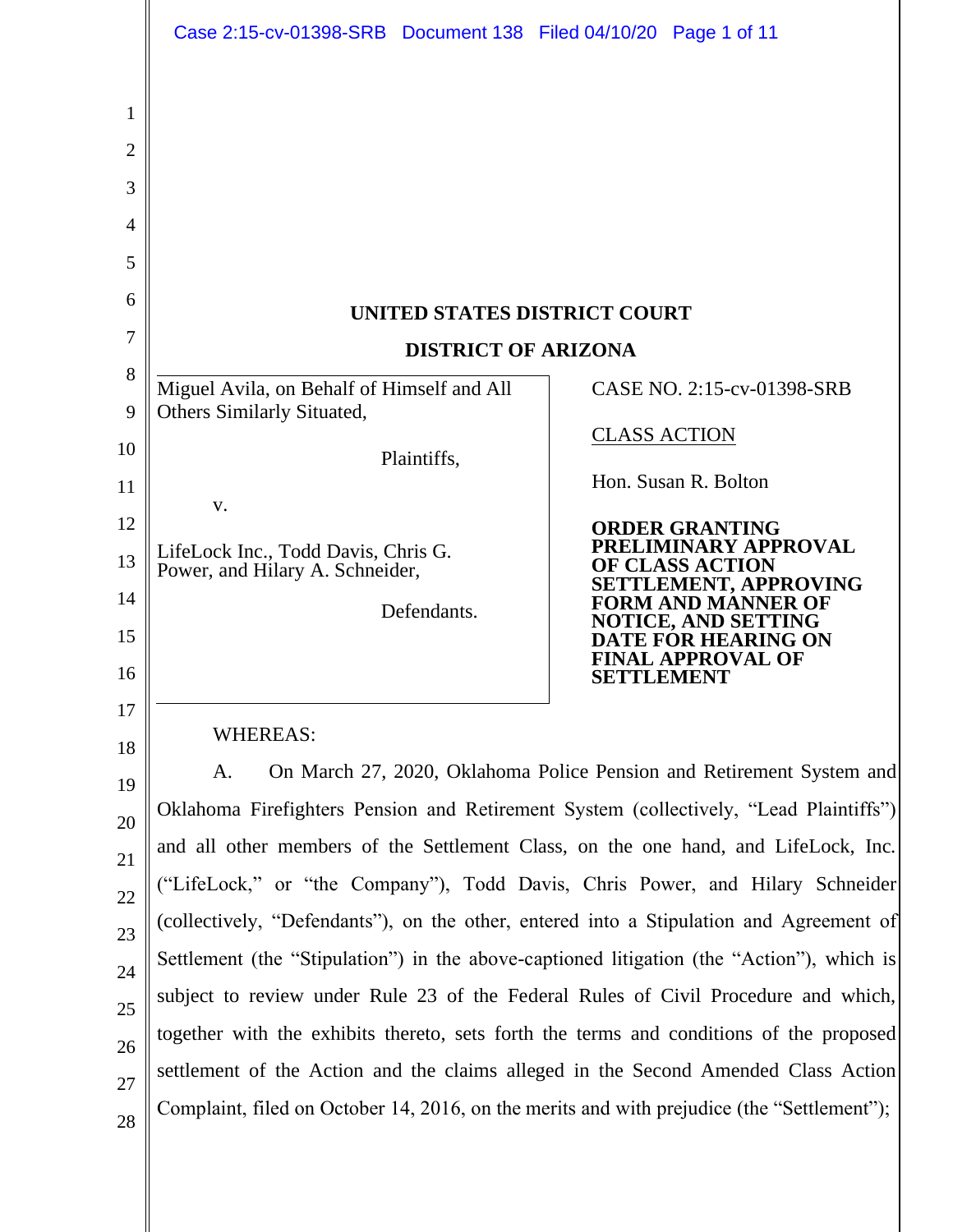Case 2:15-cv-01398-SRB Document 138 Filed 04/10/20 Page 2 of 11

1 2 B. The Court has reviewed and considered the Stipulation and the accompanying exhibits;

3

C. The Parties to the Stipulation have consented to the entry of this order; and

4 5 D. All capitalized terms used in this order that are not otherwise defined herein have the meanings defined in the Stipulation.

6

NOW, THEREFORE, IT IS HEREBY ORDERED that:

7 8 9 10 1. The Court has reviewed the Stipulation and preliminarily finds, pursuant to Fed. R. Civ. P. 23(e)(1), that the Court will likely be able to approve the proposed Settlement as fair, reasonable, and adequate under Federal Rule of Civil Procedure 23(e)(2), subject to further consideration at the Settlement Hearing described below.

11 12 13 14 15 16 17 18 19 20 21 22 23 24 2. Pursuant to Rules 23(a) and (b)(3) of the Federal Rules of Civil Procedure, the Court preliminarily certifies, for purposes of the Settlement only, the Settlement Class of: all persons and entities who or which purchased or otherwise acquired shares of LifeLock publicly traded common stock and/or call options, and/or sold LifeLock publicly traded put options during the period from July 31, 2014 through July 21 2015, inclusive, and who were damaged thereby. Excluded from the Settlement Class are: (i) Defendants; (ii) members of the immediate families of the Individual Defendants; (iii) LifeLock's subsidiaries and affiliates, including LifeLock's employee retirement and benefit plan(s); (iv) any person who is or was an officer or director of LifeLock or any of LifeLock's subsidiaries or affiliates during the Class Period; (v) any entity in which any Defendant has a controlling interest; and (vi) the legal representatives, heirs, successors and assigns of any such excluded person or entity. Also excluded from the Settlement Class are those Persons who or which have timely and validly sought exclusion from the Settlement Class in accordance with the requirements set forth below and in the Notice.

25 26 27 28 3. The Court finds and preliminarily concludes that the prerequisites of class action certification under Rules 23(a) and 23(b)(3) of the Federal Rules of Civil Procedures have been satisfied for the Settlement Class defined herein and for the purposes of the Settlement only, in that: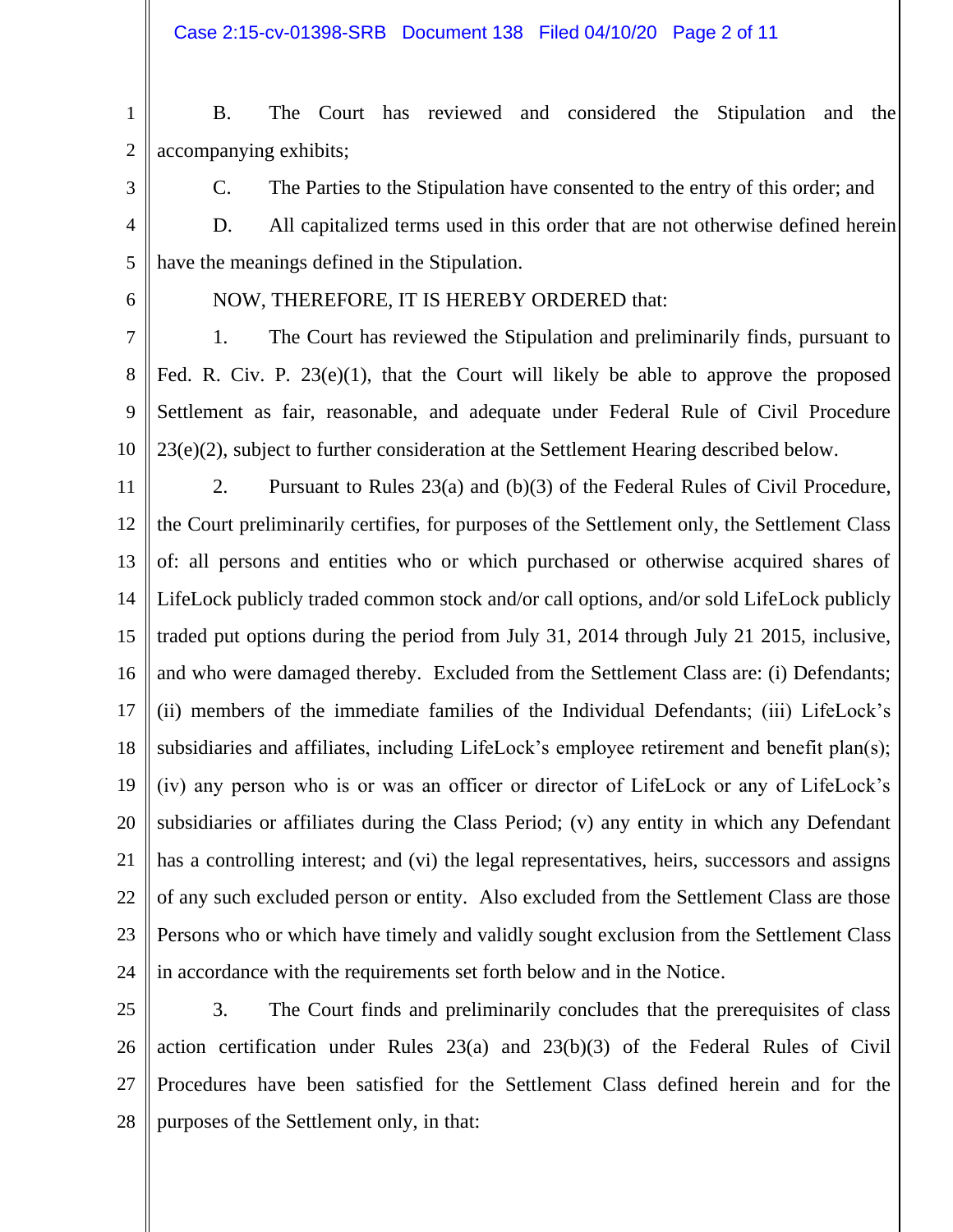1 2 (a) the members of the Settlement Class are so numerous that joinder of all Settlement Class Members is impracticable;

- 3 4 (b) there are questions of law and fact common to the Settlement Class Members;
- 5 6 (c) the claims of Lead Plaintiffs are typical of the Settlement Class's claims;

7 8 (d) Lead Plaintiffs and Lead Counsel have fairly and adequately represented and protected the interests of the Settlement Class;

- 9 10 (e) the questions of law and fact common to Settlement Class Members predominate over any individual questions; and
- 11 12 13 14 15 16 17 18 (f) a class action is superior to other available methods for the fair and efficient adjudication of the controversy, considering that the claims of Settlement Class Members in the Action are substantially similar and would, if tried, involve substantially identical proofs and may therefore be efficiently litigated and resolved on an aggregate basis as a class action; the amounts of the claims of many of the Settlement Class Members are too small to justify the expense of individual actions; and it does not appear that there is significant interest among Settlement Class Members in individually controlling the litigation of their claims.

19 20 21 22 23 24 25 4. Pursuant to Rule 23 of the Federal Rules of Civil Procedure, and for purposes of the Settlement only, Oklahoma Police Pension and Retirement System and Oklahoma Firefighters Pension and Retirement System are preliminarily certified as Class Representatives for the Settlement Class. The law firms of Bernstein Liebhard LLP and Labaton Sucharow LLP are preliminarily appointed Class Counsel for the Settlement Class, and the law firm of Bonnett, Fairbourn, Friedman & Balint, P.C. is preliminarily appointed as Liaison Counsel for the Settlement Class.

26 27 5. A hearing (the "Settlement Hearing") pursuant to Rule 23(e) of the Federal Rules of Civil Procedure is hereby scheduled to be held before the Court, either in person

28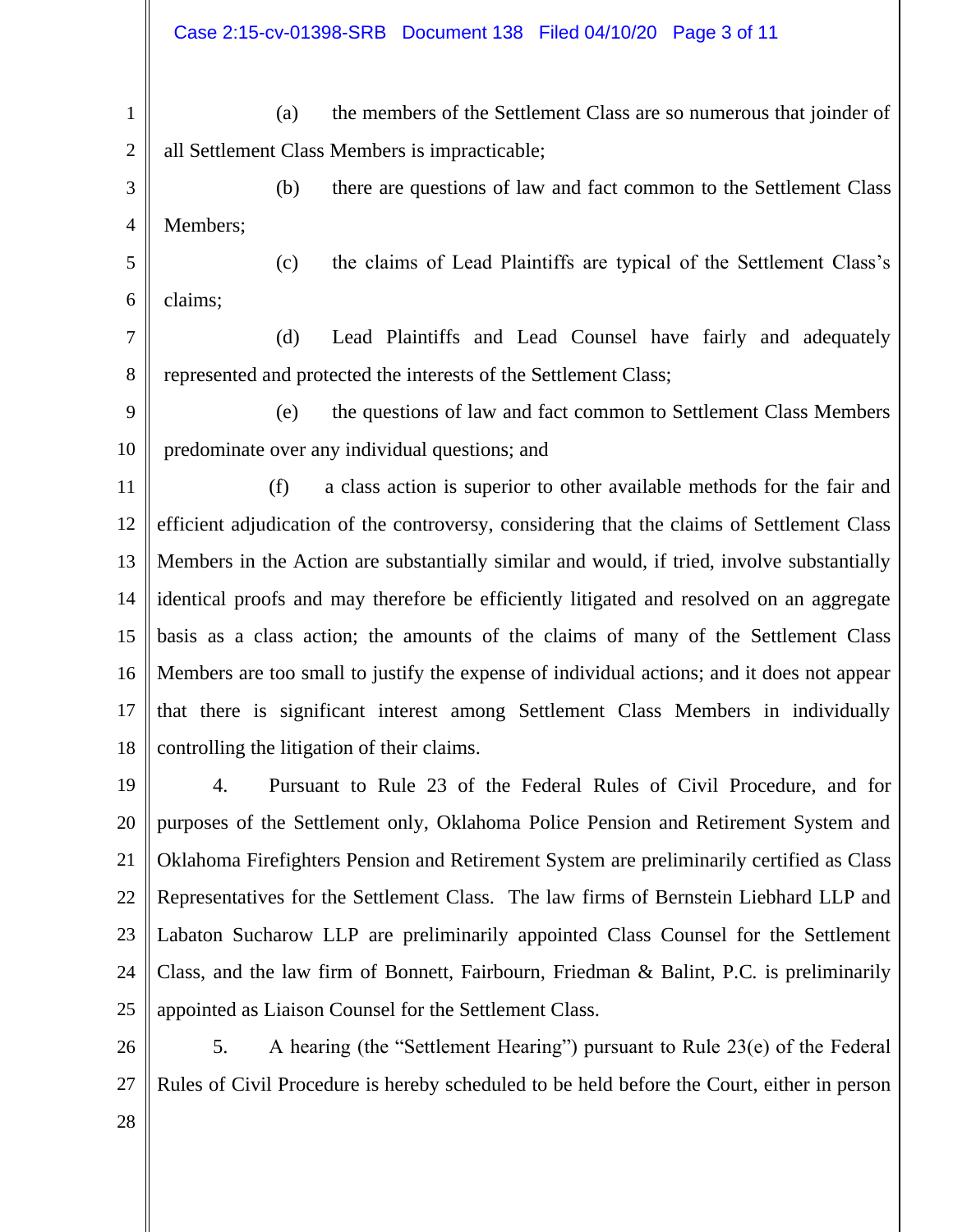1 2 or telephonically at the Court's discretion, on **July 21, 2020, at 10:00 a.m.**, for the following purposes:

- 3 4 (a) to determine whether the proposed Settlement is fair, reasonable and adequate, and should be approved by the Court;
- 5 6 7 8 (b) to determine whether the proposed Final Order and Judgment ("Judgment") as provided under the Stipulation should be entered, and to determine whether the release by the Settlement Class of the Released Claims, as set forth in the Stipulation, should be provided to the Released Defendant Parties;
- 9 10 11 12 13 14 (c) to determine, for purposes of the Settlement only, whether the Settlement Class should be finally certified; whether Lead Plaintiffs should be finally certified as Class Representatives for the Settlement Class; whether the law firms of Bernstein Liebhard LLP and Labaton Sucharow LLP should be finally appointed as Class Counsel for the Settlement Class; and whether Bonnett, Fairbourn, Friedman & Balint, P.C. should be finally appointed as Liaison Counsel for the Settlement Class;
- 15 16 (d) to determine whether the proposed Plan of Allocation for the proceeds of the Settlement is fair and reasonable and should be approved by the Court;
- 17 18 19 20 21 (e) to consider Lead Counsel's application for an award of attorneys' fees and expenses (which may include an application for an award to Lead Plaintiffs for reimbursement of their reasonable costs and expenses directly related to their representation of the Settlement Class, pursuant to the Private Securities Litigation Reform Act of 1995 ("PSLRA")); and
- 22
- (f) to rule upon such other matters as the Court may deem appropriate.
- 23 24 25 26 27 28 6. The Court reserves the right to approve the Settlement with or without modification and with or without further notice to the Settlement Class of any kind. The Court further reserves the right to enter the Judgment approving the Settlement regardless of whether it has approved the Plan of Allocation or awarded attorneys' fees and/or expenses. The Court may also adjourn the Settlement Hearing, decide to hold the hearing telephonically, or modify any of the dates herein without further individual notice to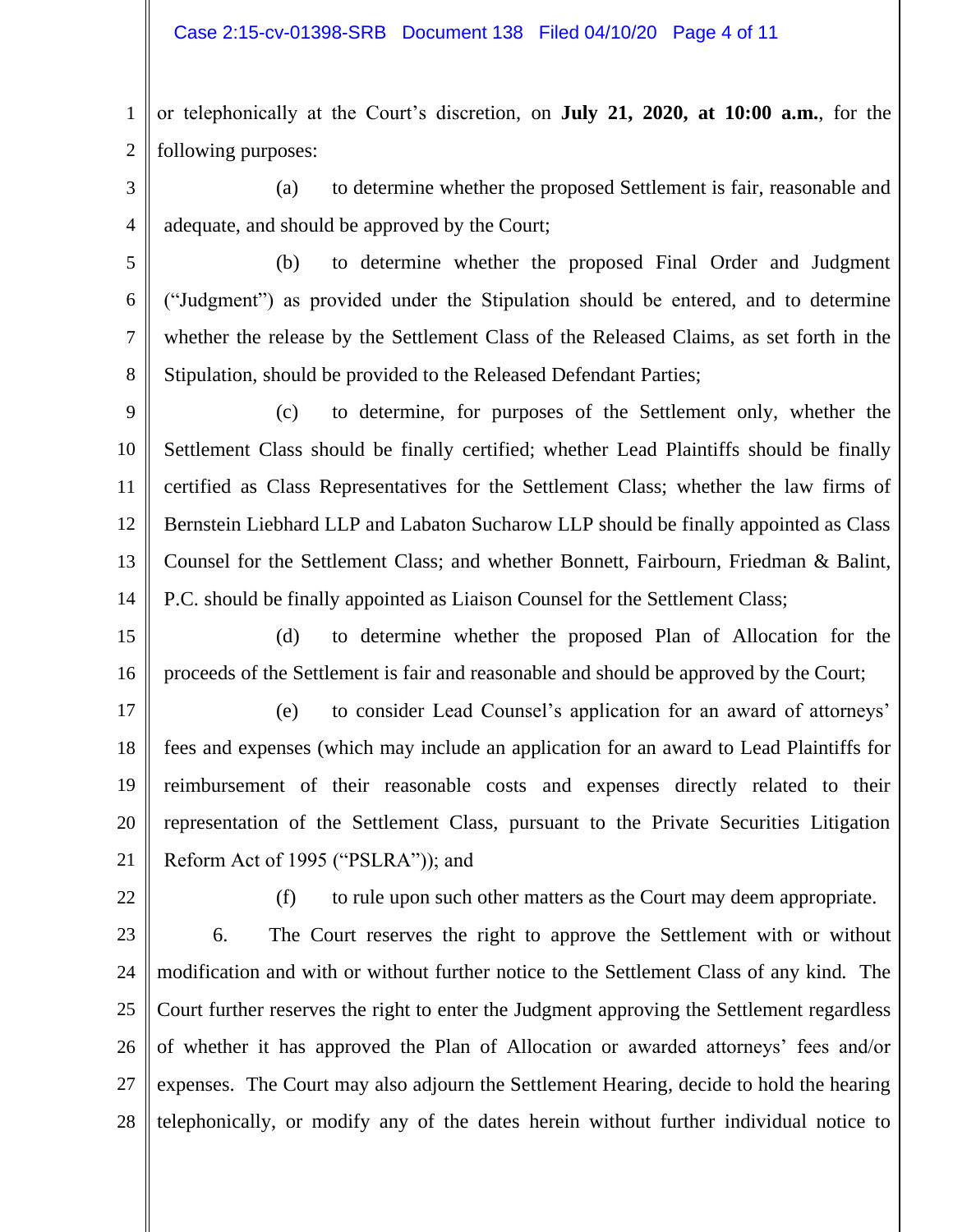1 2 members of the Settlement Class. Any such changes shall be posted on the website of the Claims Administrator.

3 4 5 6 7. The Court approves the form, substance and requirements of the Notice of Pendency of Class Action, Proposed Settlement, and Motion for Attorneys' Fees and Expenses (the "Notice") and the Proof of Claim and Release form ("Claim Form"), substantially in the forms annexed hereto as Exhibits 1 and 2, respectively.

7 8 9 10 11 12 13 14 15 16 8. The Court approves the retention of JND Legal Administration as the Claims Administrator. The Claims Administrator shall cause the Notice and the Claim Form, substantially in the forms annexed hereto, to be mailed, by first-class mail, postage prepaid, on or before ten (10) business days after entry of this Preliminary Approval Order ("Notice Date"), to all Settlement Class Members who can be identified with reasonable effort. LifeLock, to the extent it has not already done so, shall use its best efforts to obtain and provide to Lead Counsel, or the Claims Administrator, transfer records in electronic searchable form containing the names and addresses of Persons who purchased or acquired LifeLock publicly traded common stock during the Class Period as soon as practicable after entry of this Preliminary Approval Order.

17 18 19 20 21 22 23 24 25 26 27 28 9. The Claims Administrator shall use reasonable efforts to give notice to nominee purchasers such as brokerage firms and other persons and entities that purchased or acquired LifeLock publicly traded common stock and/or call options and/or sold LifeLock publicly traded put options during the Class Period as record owners but not as beneficial owners. Such nominees SHALL EITHER: (a) WITHIN SEVEN (7) CALENDAR DAYS of receipt of the Notice, request from the Claims Administrator sufficient copies of the Notice to forward to all such beneficial owners and WITHIN SEVEN (7) CALENDAR DAYS of receipt of those Notices from the Claims Administrator forward them to all such beneficial owners; or (b) WITHIN SEVEN (7) CALENDAR DAYS of receipt of the Notice, provide a list of the names and addresses of all such beneficial owners to the Claims Administrator and the Claims Administrator is ordered to send the Notice promptly to such identified beneficial owners. Nominees shall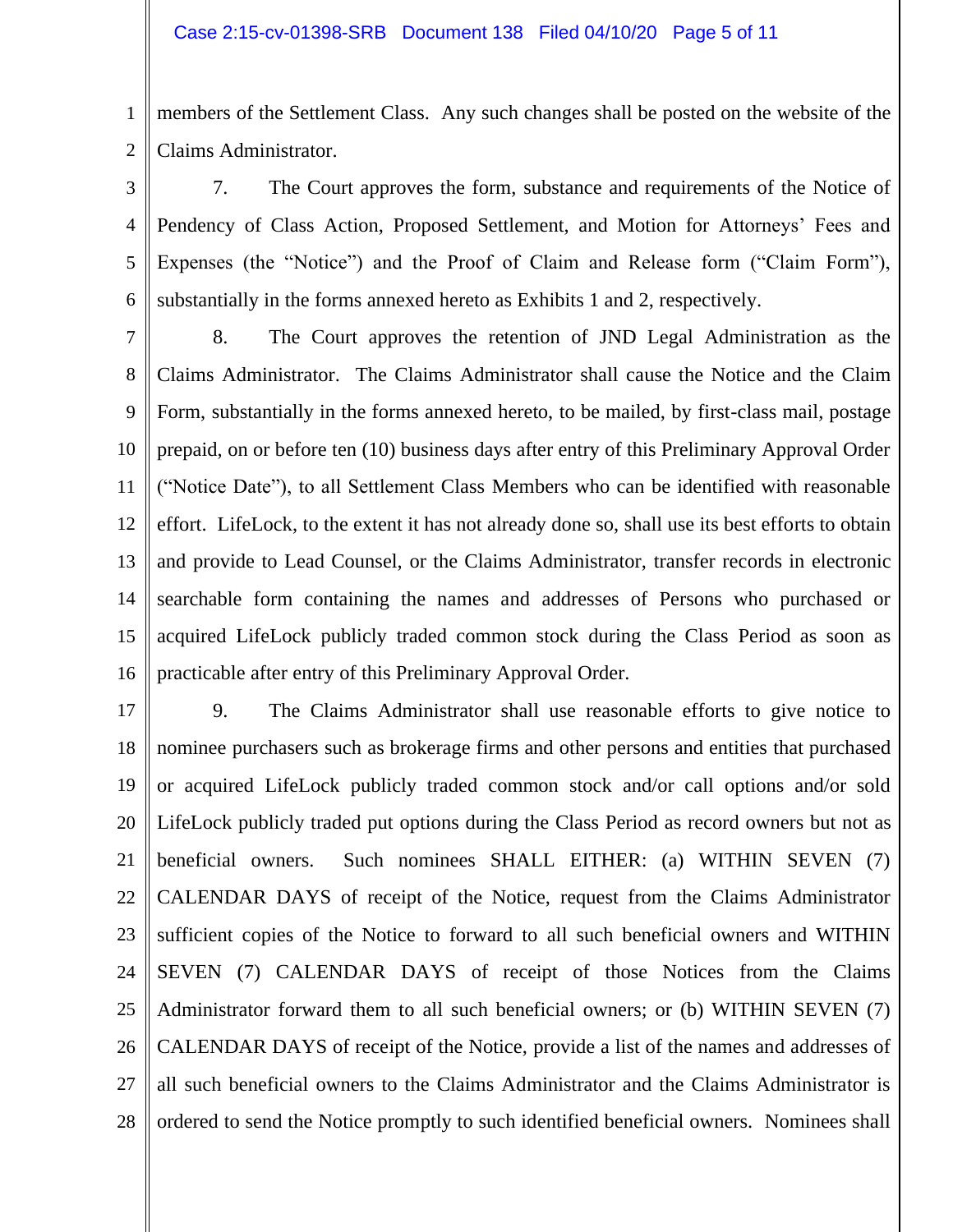1 2 3 4 5 6 7 8 also provide email addresses for all such beneficial owners to the Claims Administrator, to the extent they are available. Nominees who elect to send the Notice to their beneficial owners SHALL ALSO send a statement to the Claims Administrator confirming that the mailing was made and shall retain their mailing records for use in connection with any further notices that may be provided in the Action. Upon full and timely compliance with these directions, such nominees may seek reimbursement of their reasonable expenses actually incurred by providing the Claims Administrator with proper documentation supporting the expenses for which reimbursement is sought.

9 10 10. Lead Counsel shall, at or before the Settlement Hearing, file with the Court proof of mailing of the Notice and Claim Form.

11 12 13 14 15 16 17 11. The Court approves the form of the Summary Notice of Pendency of Class Action, Proposed Settlement, and Motion for Attorneys' Fees and Expenses ("Summary Notice") substantially in the form annexed hereto as Exhibit 3, and directs that Lead Counsel shall cause the Summary Notice to be published in *Investor's Business Daily* and be transmitted over *PR Newswire* within fourteen (14) calendar days of the Notice Date. Lead Counsel shall, at or before the Settlement Hearing, file with the Court proof of publication of the Summary Notice.

18 19 20 21 22 23 24 12. The form and content of the notice program described herein, and the methods set forth herein of notifying the Settlement Class of the Settlement and its terms and conditions, meet the requirements of Rule 23 of the Federal Rules of Civil Procedure, Section 21D(a)(7) of the Securities Exchange Act of 1934, 15 U.S.C. § 78u-4(a)(7), as amended by the PSLRA, and due process, constitute the best notice practicable under the circumstances, and shall constitute due and sufficient notice to all persons and entities entitled thereto.

25 26 27 28 13. In order to be eligible to receive a distribution from the Net Settlement Fund, in the event the Settlement is effected in accordance with the terms and conditions set forth in the Stipulation, each claimant shall take the following actions and be subject to the following conditions: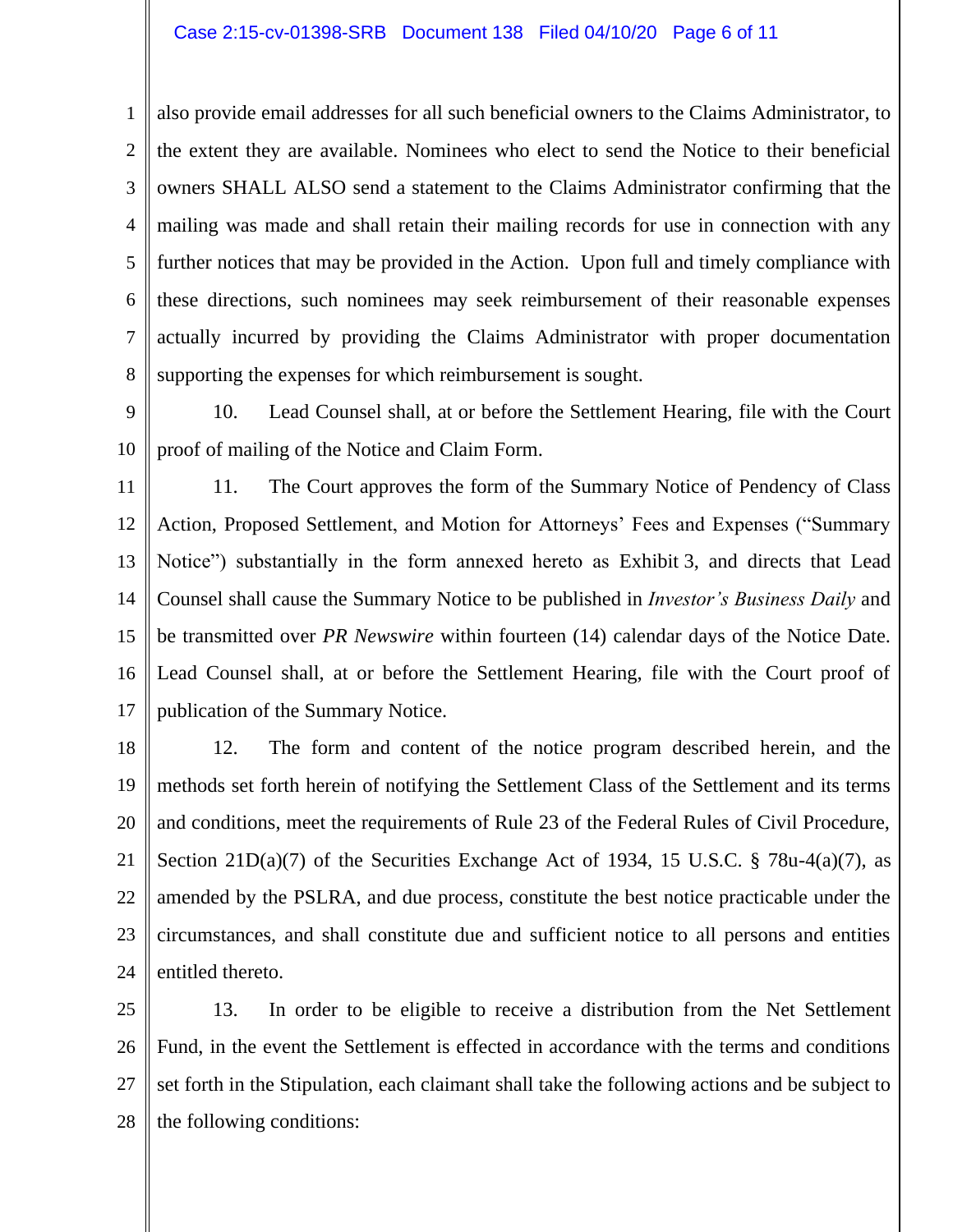## Case 2:15-cv-01398-SRB Document 138 Filed 04/10/20 Page 7 of 11

1 2 3 4 5 6 7 8 9 10 11 12 13 (a) A properly executed Claim Form, substantially in the form annexed hereto as Exhibit 2, must be submitted to the Claims Administrator, at the address indicated in the Notice, postmarked no later than five (5) calendar days before the Settlement Hearing. Such deadline may be further extended by Court order or by Lead Counsel in their discretion. Each Claim Form shall be deemed to have been submitted when postmarked (if properly addressed and mailed by first-class or overnight mail, postage prepaid). Any Claim Form submitted in any other manner shall be deemed to have been submitted when it was actually received at the address designated in the Notice. Any Settlement Class Member who does not timely submit a Claim Form within the time provided for shall be barred from sharing in the distribution of the Net Settlement Fund, unless otherwise ordered by the Court, but shall remain bound by all determinations and judgments in this Action concerning the Settlement, as provided by paragraph 15 of this order.

14 15 16 17 18 19 20 21 22 23 24 25 26 (b) The Claim Form submitted by each claimant must satisfy the following conditions, unless otherwise allowed pursuant to the Stipulation: (i) it must be properly completed, signed and submitted in a timely manner in accordance with the provisions of the preceding subparagraph; (ii) it must be accompanied by adequate supporting documentation for the transactions reported therein, in the form of broker confirmation slips, broker account statements, an authorized statement from the broker containing the transactional information found in a broker confirmation slip, or such other documentation as is deemed adequate by the Claims Administrator and/or Lead Counsel; (iii) if the person executing the Claim Form is acting in a representative capacity, a certification of her current authority to act on behalf of the claimant must be included in the Claim Form; and (iv) the Claim Form must be complete and contain no material deletions or modifications of any of the printed matter contained therein and must be signed under penalty of perjury.

27 28 (c) As part of the Claim Form, each claimant shall submit to the jurisdiction of the Court with respect to the claim submitted.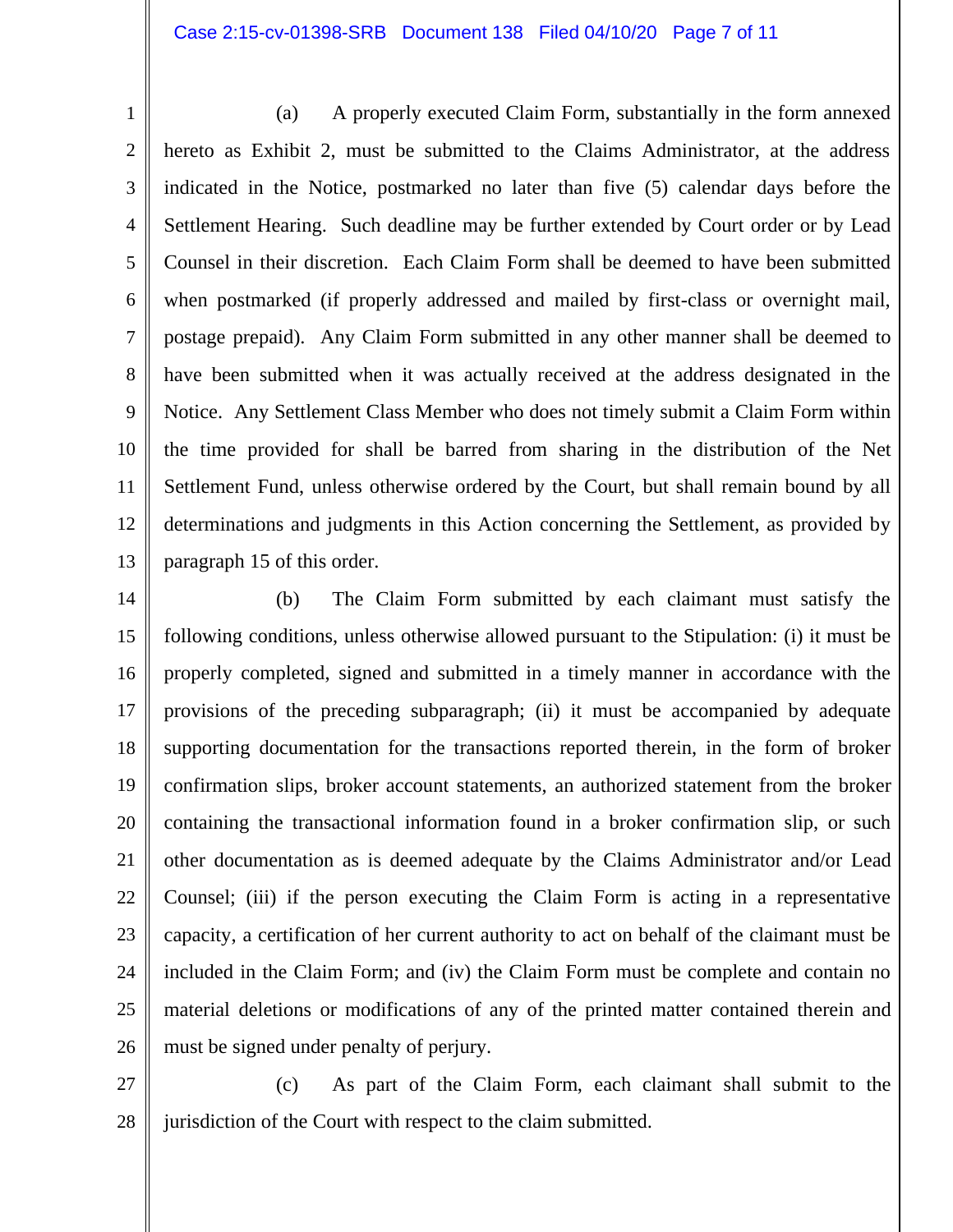1 2 3 4 14. Any Settlement Class Member may enter an appearance in this Action, at his, her or its own expense, individually or through counsel of his, her or its own choice. If any Settlement Class Member does not enter an appearance, he, she or it will be represented by Lead Counsel.

5 6 7 8 9 10 11 12 13 14 15 16 17 18 19 20 15. Settlement Class Members shall be bound by all orders, determinations and judgments in this Action concerning the Settlement, whether favorable or unfavorable, unless such Persons request exclusion from the Settlement Class in a timely and proper manner, as hereinafter provided. A putative Settlement Class Member wishing to make such an exclusion request shall mail the request in written form by first-class mail to the address designated in the Notice for such exclusions, such that it is received no later than twenty-one (21) calendar days prior to the Settlement Hearing. Such request for exclusion must state the name, address and telephone number of the Person seeking exclusion, must state that the sender requests to be "excluded from the Settlement Class in *Miguel Avila v. LifeLock, Inc., et al.,* Case No. 2:15-cv-01398-SRB (D. Ariz.)" and must be signed by such Person. Such Persons requesting exclusion are also directed to state the information requested in the Notice, including, but not limited to: the date(s), price(s), and number(s) of shares of all purchases, acquisitions, and sales of LifeLock publicly traded common stock and call or put options during the Class Period. The request for exclusion shall not be effective unless it provides the required information and is made within the time stated above, or the exclusion is otherwise accepted by the Court.

21

22 23 16. Putative Settlement Class Members requesting exclusion from the Settlement Class shall not be eligible to receive any payment out of the Net Settlement Fund as described in the Stipulation and Notice.

24 25 26 27 28 17. The Court will consider any Settlement Class Member's objection to the Settlement, the Plan of Allocation, and/or the application for an award of attorneys' fees or expenses only if such Settlement Class Member has served by hand or by mail his, her or its written objection and supporting papers, such that they are received on or before twenty-one (21) calendar days before the Settlement Hearing, upon Lead Counsel: Carol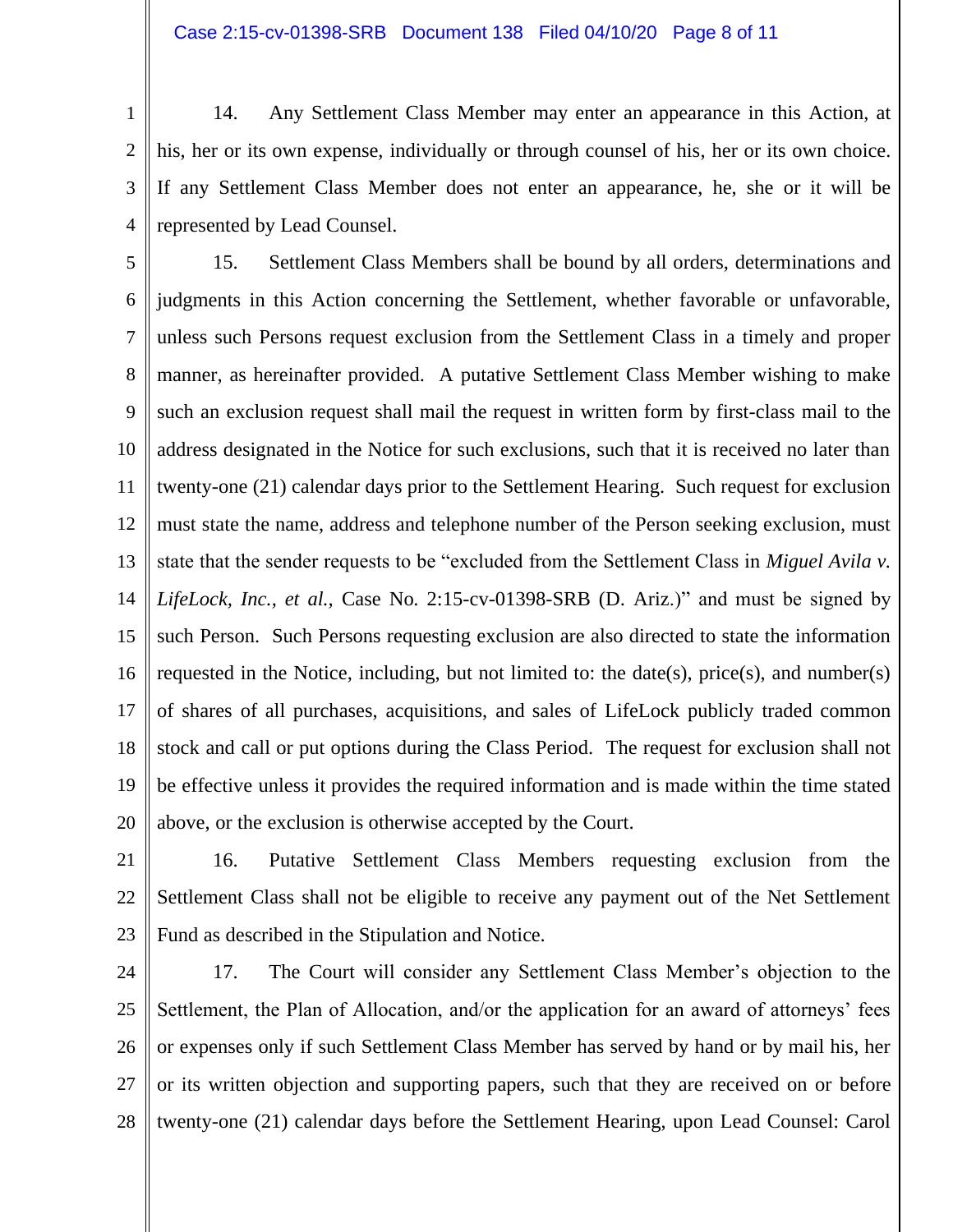## Case 2:15-cv-01398-SRB Document 138 Filed 04/10/20 Page 9 of 11

1 2 3 4 5 6 7 8 9 10 11 12 13 14 15 16 17 18 19 20 C. Villegas, Labaton Sucharow LLP, 140 Broadway, New York, NY 10005, and Michael S. Bigin, Bernstein Liebhard LLP, 10 East  $40^{th}$  Street, New York, NY 10016; and Defendants' Counsel: Boris Feldman, Wilson Sonsini Goodrich & Rosati, 650 Page Mill Road, Palo Alto, CA 94304; and has filed, either by mail or in person, said objections and supporting papers with the Clerk of the Court, United States District Court for the District of Arizona, Sandra Day O'Connor U.S. Courthouse, Suite 522, 401 West Washington Street, SPC 50, Phoenix, Arizona, 85003. Any Settlement Class Member who does not make his, her, or its objection in the manner provided for in the Notice shall be deemed to have waived such objection and shall forever be foreclosed from making any objection to any aspect of the Settlement, to the Plan of Allocation, or to the request for attorneys' fees and expenses, unless otherwise ordered by the Court, but shall otherwise be bound by the Judgment to be entered and the releases to be given. Attendance at the hearing is not necessary, however, persons wishing to be heard orally in opposition to the approval of the Settlement, the Plan of Allocation, and/or the application for an award of attorneys' fees and other expenses are required to indicate in their written objection their intention to appear at the hearing. Persons who intend to object to the Settlement, the Plan of Allocation, and/or the application for an award of attorneys' fees and expenses and desire to present evidence at the Settlement Hearing must include in their written objections the identity of any witnesses they may call to testify and exhibits they intend to introduce into evidence at the Settlement Hearing.

21

22 18. Settlement Class Members do not need to appear at the hearing or take any other action to indicate their approval.

23

24 25 26 19. Pending final determination of whether the Settlement should be approved, Lead Plaintiffs, all Settlement Class Members, and each of them, and anyone who acts or purports to act on their behalf, shall not institute, commence or prosecute any action which asserts Released Claims against the Released Defendant Parties.

27 28 20. As provided in the Stipulation, prior to the Effective Date, Lead Counsel may pay the Claims Administrator a portion of the reasonable fees and costs associated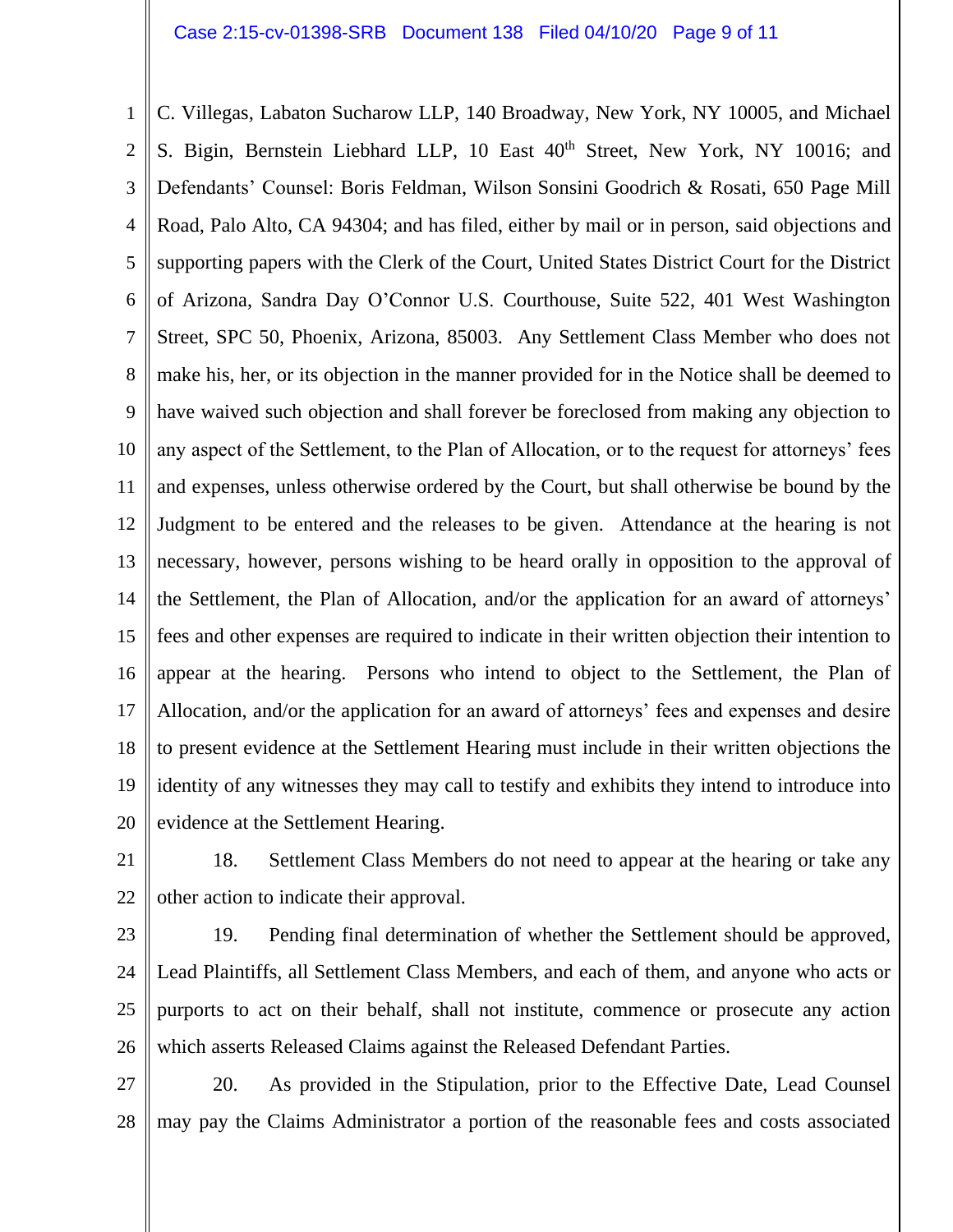1 2 3 with giving notice to the Settlement Class and the review of claims and administration of the Settlement out of the Settlement Fund not to exceed \$450,000 without further approval from Defendants and without further order of the Court.

4

5

6

7

8

21. All papers in support of the Settlement, Plan of Allocation, and Lead Counsel's request for an award of attorneys' fees and expenses shall be filed with the Court and served on or before thirty-five (35) calendar days prior to the date set herein for the Settlement Hearing. If reply papers are necessary, they are to be filed with the Court and served no later than seven (7) calendar days prior to the Settlement Hearing.

9 10 11 22. No person who is not a Settlement Class Member or Lead Counsel shall have any right to any portion of, or to any distribution of, the Net Settlement Fund unless otherwise ordered by the Court or otherwise provided in the Stipulation.

12 13 14 15 23. All funds held in escrow shall be deemed and considered to be in *custodia legis* of the Court, and shall remain subject to the jurisdiction of the Court until such time as such funds shall be disbursed pursuant to the Stipulation and/or further order of the Court.

16 17 18 19 24. Neither Defendants nor their counsel shall have any responsibility for the Plan of Allocation or any application for attorney's fees or expenses submitted by Lead Counsel or Lead Plaintiffs, and such matters shall be considered separately from the fairness, reasonableness and adequacy of the Settlement.

20 21 22 23 24 25 26 25. If the Settlement fails to become effective as defined in the Stipulation or is terminated, then both the Stipulation, including any amendment(s) thereof, except as expressly provided in the Stipulation, and this Preliminary Approval Order shall be null and void, of no further force or effect, and without prejudice to any Party, and may not be introduced as evidence or used in any actions or proceedings by any person or entity against the Parties, and the Parties shall be deemed to have reverted to their respective litigation positions in the Action as of March 4, 2020.

- 27 . . .
- 28 . . .